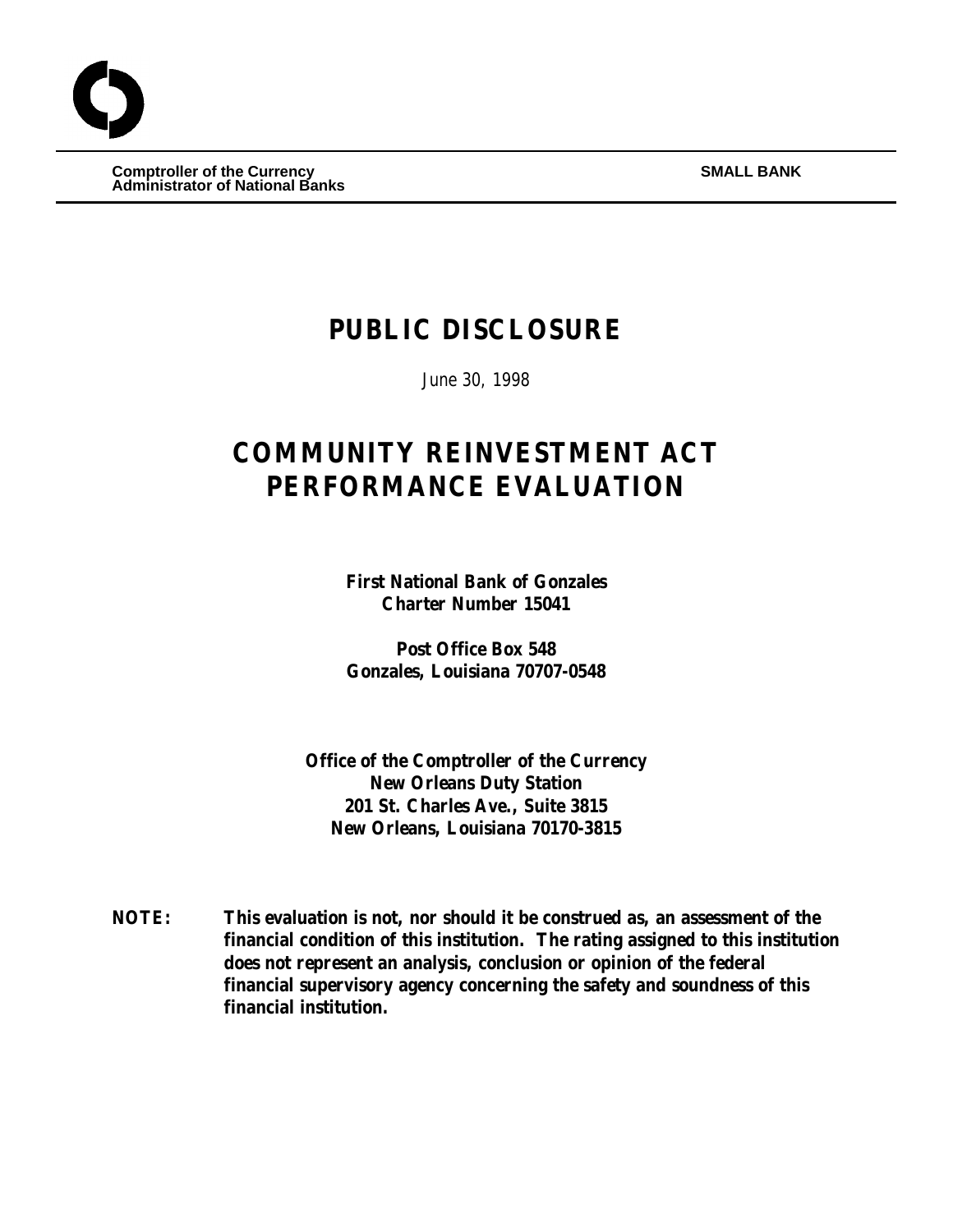## **GENERAL INFORMATION**

*The Community Reinvestment Act (CRA) requires each federal financial supervisory agency to use its authority when examining financial institutions subject to its supervision, to assess the institution's record of meeting the credit needs of its entire community, including low- and moderate-income neighborhoods, consistent with safe and sound operation of the institution. Upon conclusion of such examination, the agency must prepare a written evaluation of the institution's record of meeting the credit needs of its community.* 

*This document is an evaluation of the Community Reinvestment Act (CRA) performance of First National Bank of Gonzales prepared by The Office of the Comptroller of the Currency, the institution's supervisory agency, as of June 30, 1998. The agency rates the CRA performance of an institution consistent with the provisions set forth in Appendix A to 12 CFR Part 25.*

## **INSTITUTION'S CRA RATING:** This institution is rated **Satisfactory**.

The First National Bank of Gonzales is responsive to its community's credit needs including low- and moderate-income individuals and businesses of different sizes based on the following:

- The bank's loan-to-deposit ratio has averaged over 70% since the prior CRA examination. This ratio is good when considering the bank's size, financial condition, competition, and credit needs of the assessment area.
- A majority of the bank's loans are made within the bank's assessment area which encompasses all of that portion of Ascension Parish located on the east bank of the Mississippi River.
- A reasonable portion of loans are originated to low- and moderate-income individuals and to businesses of various sizes.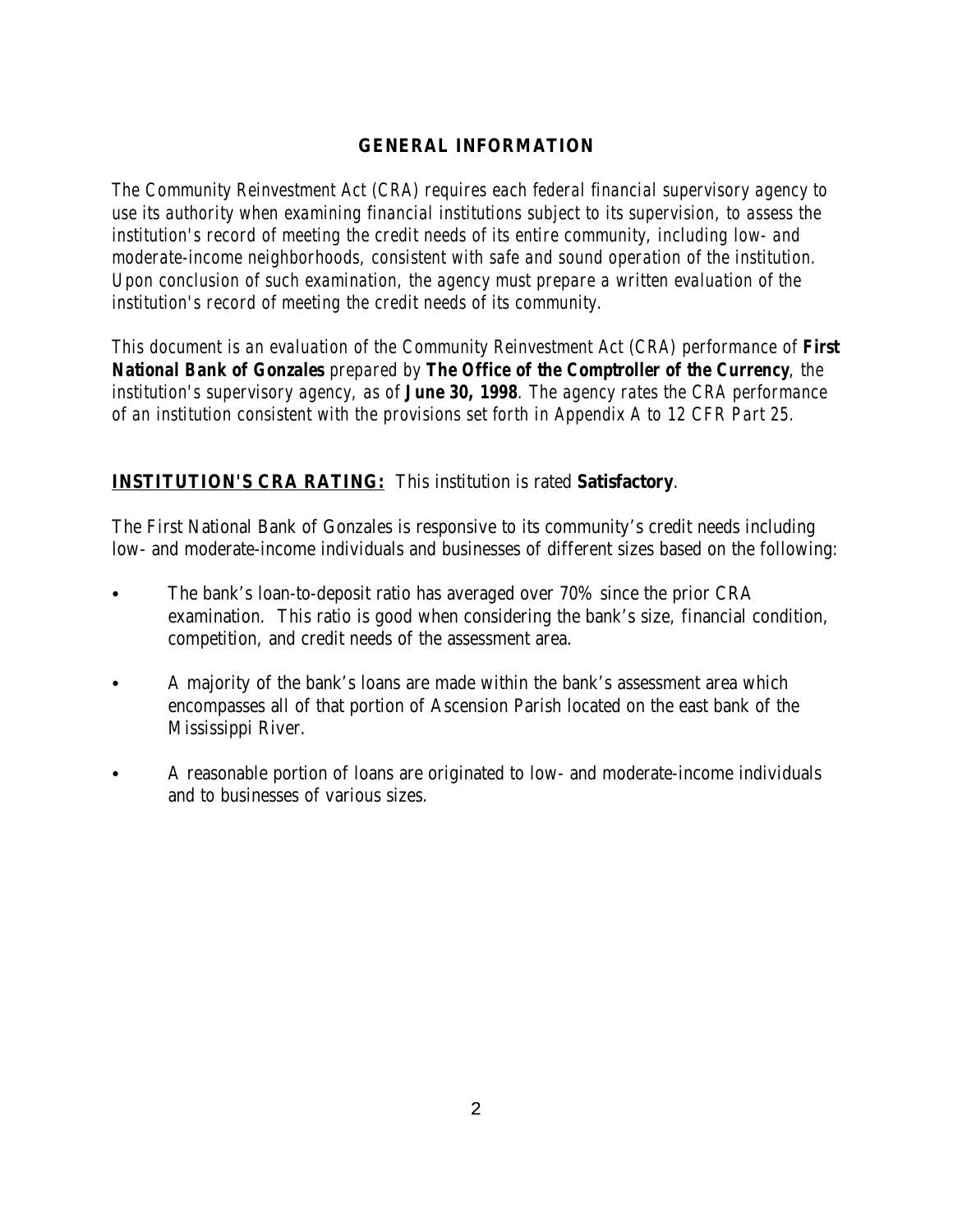*The following table indicates the performance level of First National Bank of Gonzales with respect to each of the five performance criteria.*

| <b>SMALL</b><br><b>INSTITUTION</b><br><b>ASSESSMENT</b><br><b>CRITERIA</b>                           | <b>First National Bank of Gonzales</b><br>PERFORMANCE LEVELS                                                               |                                                                                      |                                                                                          |  |
|------------------------------------------------------------------------------------------------------|----------------------------------------------------------------------------------------------------------------------------|--------------------------------------------------------------------------------------|------------------------------------------------------------------------------------------|--|
|                                                                                                      | <b>Exceeds</b><br><b>Standards</b><br>for<br><b>Satisfactory</b><br><b>Performance</b>                                     | <b>Meets</b><br><b>Standards</b><br>for<br><b>Satisfactory</b><br><b>Performance</b> | Does not<br>meet<br><b>Standards</b><br>for<br><b>Satisfactory</b><br><b>Performance</b> |  |
| Loan to Deposit<br>Ratio                                                                             |                                                                                                                            | X                                                                                    |                                                                                          |  |
| Lending in<br><b>Assessment Area</b>                                                                 |                                                                                                                            | X                                                                                    |                                                                                          |  |
| Lending to<br>Borrowers of<br><b>Different</b><br>Incomes and to<br>businesses of<br>Different sizes |                                                                                                                            | X                                                                                    |                                                                                          |  |
| Geographic<br>Distribution of<br>Loans                                                               | The income distribution of geographies within the<br>bank's assessment area are not sufficient for<br>meaningful analysis. |                                                                                      |                                                                                          |  |
| Response to<br>Complaints                                                                            | There were no complaints filed during the evaluation<br>period.                                                            |                                                                                      |                                                                                          |  |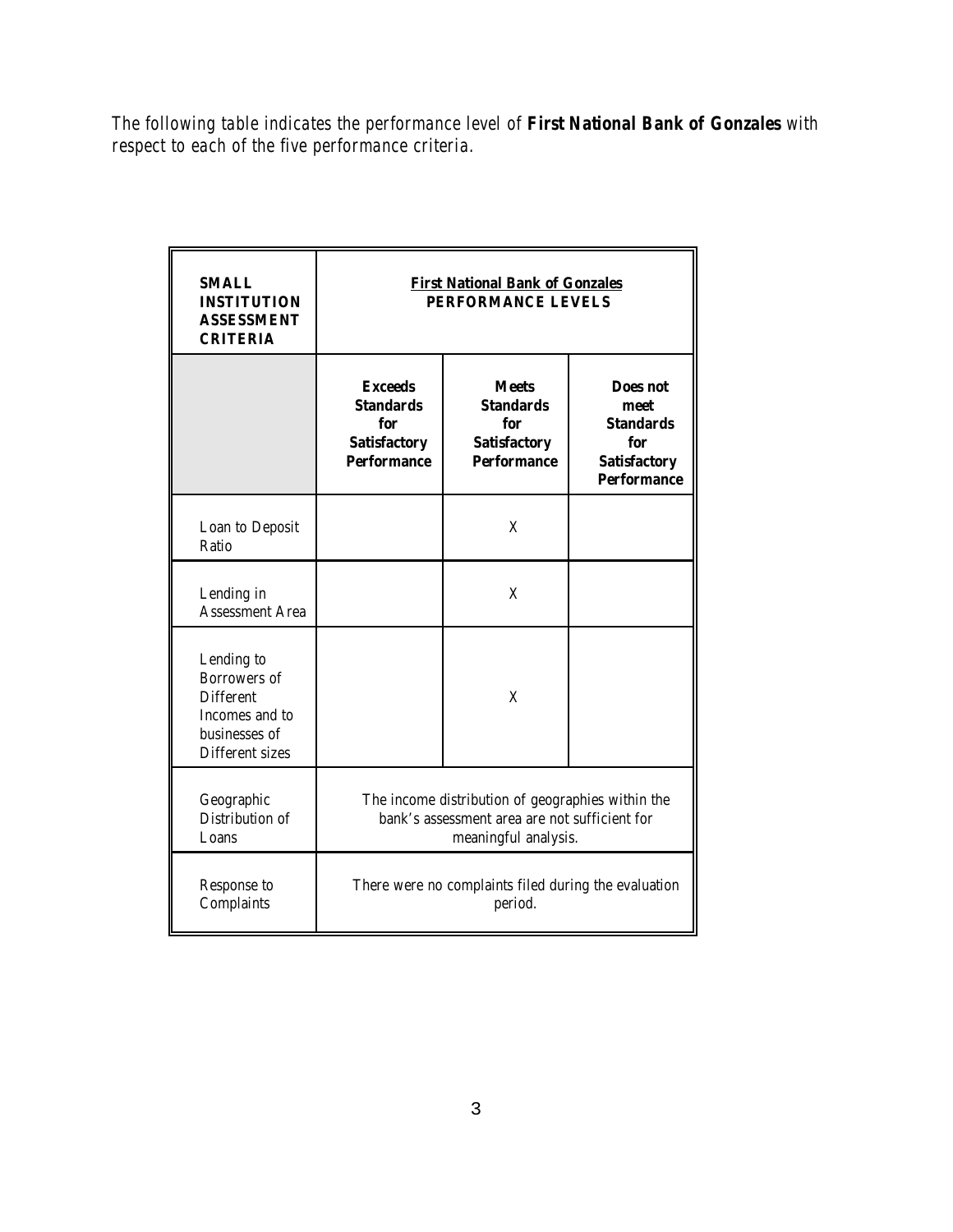## **DESCRIPTION OF INSTITUTION**

First National Bank of Gonzales is an \$85 million institution located in Gonzales, Louisiana. The bank is owned by First Gonzales Bancshares, Inc., a one bank holding company. The holding company has no other subsidiaries or affiliates.

As of June 30, 1998, the bank has 65% of its assets in loans. Below is a table depicting the breakdown of the bank's loan portfolio as of that date.

| <b>LOAN PORTFOLIO BREAKDOWN BY CATEGORY</b><br>(IN THOUSANDS) |          |      |  |  |  |  |
|---------------------------------------------------------------|----------|------|--|--|--|--|
| <b>RESIDENTIAL RELATED LOANS</b>                              | \$20,565 | 38%  |  |  |  |  |
| <b>COMMERCIAL AND INDUSTRIAL LOANS</b>                        | 22,441   | 41%  |  |  |  |  |
| <b>CONSUMER RELATED LOANS</b>                                 | 11,061   | 20%  |  |  |  |  |
| <b>OTHER LOANS</b>                                            | 801      | 1%   |  |  |  |  |
| <b>TOTAL LOANS</b>                                            | \$54,868 | 100% |  |  |  |  |

The bank operates four offices. The main office and one branch are located in the City of Gonzales with the other two branches located in the communities of Prairieville and Galvez. All locations have an automated teller machine. The bank offers a wide array of products and services including low cost Thrift, Student, and Senior Checking Accounts. Special loan services include Secondary Mortgage Loans and Super TOP Student Loans.

There are no legal impediments that prohibit the bank from serving its community. The last CRA examination of the bank was dated June 30, 1995 and the bank had an outstanding rating.

### **DESCRIPTION OF ASCENSION PARISH**

Ascension Parish is located in the Baton Rouge Metropolitan Statistical Area (MSA). This area includes the parishes of East Baton Rouge, Ascension, and Livingston. Ascension Parish comprises approximately 300 square miles and is divided into two sections by the Mississippi River. The eastern portion, which is the bank's assessment area, encompasses approximately 80% of the total land area and population of the parish. The City of Gonzales is situated almost in the geographic center of this eastern section.

The bank's assessment area comprises this eastern portion of the parish. It encompasses eight census tracts. Of these, seven are designated as middle-income tracts and one is designated as an upper-income tract.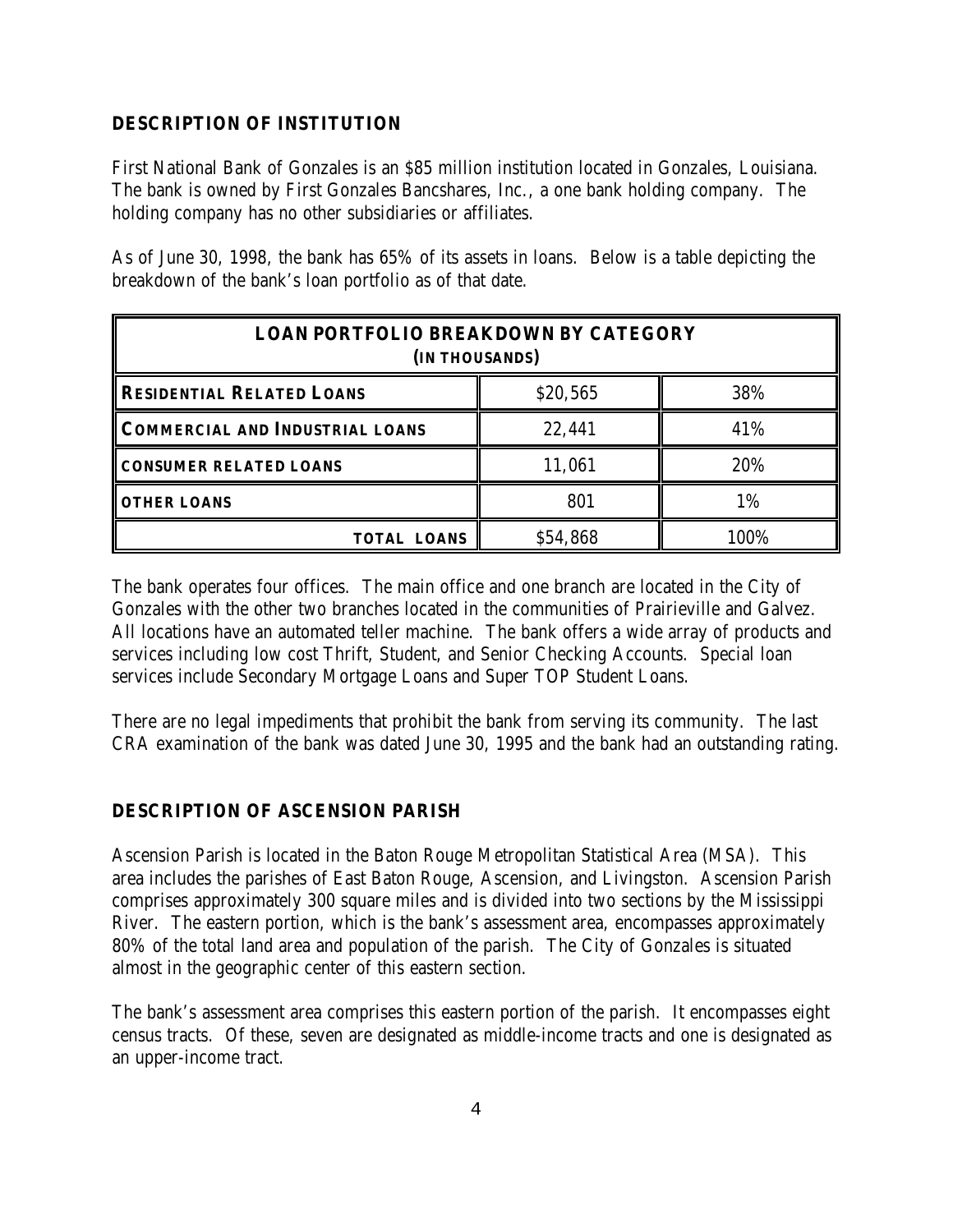The bank's assessment area is based on natural boundaries and meets the requirements of the regulation. It does not arbitrarily exclude low- or moderate-income geographies.

The income characteristics of the assessment area are described using information from the 1990 U.S. Census. The median family income of Ascension Parish was \$31,529. The updated MSA median family income is \$43,600. The eastern portion of the parish does not lend itself to a breakdown of income by geographies as all census tracts are designated either middle- or upper-income.

Ascension Parish is one of the fastest growing parishes in the state. Government and the chemical industry provide the employment base for the area. The largest employers in the parish are the Ascension Parish School Board and BASF Corporation. Of the top 25 employers, 12 are associated with the chemical industry.

Local competition among financial institutions is strong and is provided by three branch offices of regional banks and a large number of Credit Unions. The First National Bank of Gonzales is the only locally owned community bank. There is one other stand alone bank in the parish and it has been in operation less than one year.

### **CONCLUSIONS WITH RESPECT TO PERFORMANCE CRITERIA**:

#### **Loan-to-Deposit Ratio**

Since the last CRA evaluation dated June 30, 1995, the bank's loan-to-deposit ratio has averaged over 70%. The bank's year end loan-to-deposit ratio has shown a steady increase since the last evaluation. Over the past year, taking into account seasonal variances, the bank's loan-to-deposit ratio has ranged from a low of 68% for March 31, 1998 to a high of 78% for December 31, 1997. The loan-to-deposit ratios for the bank's competitors could not be determined as they are not similarly situated. All other banks in the parish are either branches of banks headquartered elsewhere or newly opened.

Based on the above information, the bank's average loan-to-deposit ratio meets the standards for satisfactory performance.

#### **Lending in the Assessment Area**

First National Bank of Gonzales extends a majority of its loans within the bank's defined assessment area. The bank tracks loans made inside and outside of its assessment area. The most recent report reflects 743 new loans booked from January 1, 1998 through June 30, 1998, in the amount of \$25 million. Of this number, 605 loans in the amount of \$19 million were within the assessment area. This computes to a ratio of 81% of lending within its assessment area by the number of loans.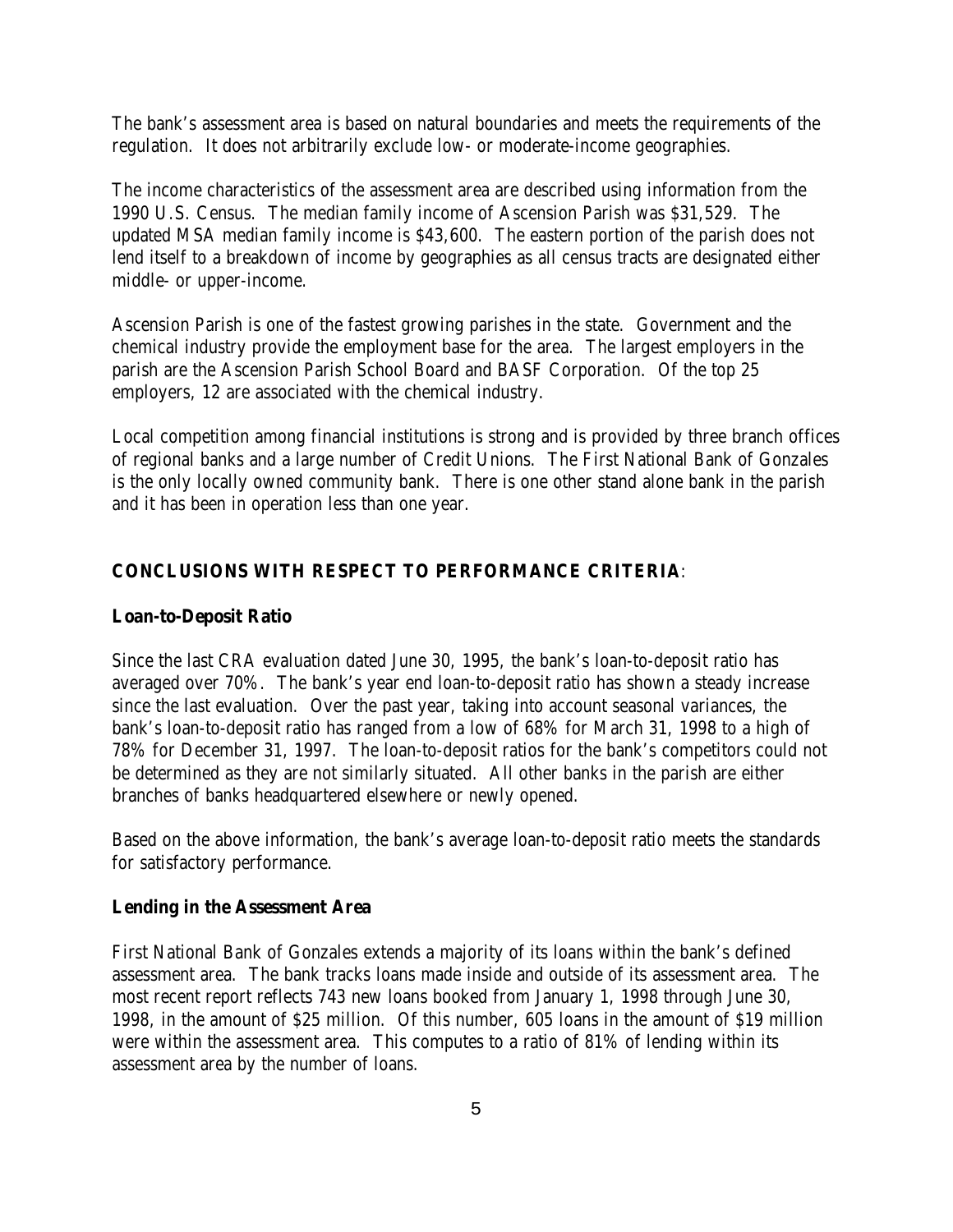The percentage of lending within the bank's assessment area has steadily increased over the past three years. For year end 1995, this ratio was 72%; for year end 1996, it was 77%; and for year end 1997, it was 80%.

## **Lending to Borrowers of Different Incomes and to Businesses of Different Sizes**

Since over 25% of all of the bank's loans are secured by first liens on 1-4 family real estate, loans reported on the bank's Home Mortgage Disclosure Act Loan/Application Register (HMDA/LAR) for 1997 and year to date June 1998 were used to evaluate lending to borrowers of different income levels. Using data from the 1990 U.S. Census, it was determined that 21% of the families residing in the bank's assessment area are designated lowincome and 15% are designated moderate-income. Because Ascension Parish has experienced substantial population and income growth since 1990, the updated MSA income was also used to determine lending distribution. The bank's HMDA/LAR reflected 100 loan approvals for 1997 and 53 loan approvals for year to date 1998.

| The bank's loan distribution using the updated median income reasonably reflects the |  |
|--------------------------------------------------------------------------------------|--|
| demographic composition of the bank's assessment area as shown in the table below.   |  |

| 1997 HMDA /LAR Approvals                       | Low<br><b>Income</b> | <b>Moderate</b><br><b>Income</b> | <b>Middle</b><br><b>Income</b> | <b>Upper</b><br><b>Income</b> |
|------------------------------------------------|----------------------|----------------------------------|--------------------------------|-------------------------------|
| Based on 1990 Census median income             | 3%                   | 24%                              | 15%                            | 58%                           |
| Based on Updated MSA median income             | 16%                  | 22%                              | 19%                            | 43%                           |
|                                                |                      |                                  |                                |                               |
| <b>1998 HMDA/LAR Approvals</b><br>through June | Low<br><b>Income</b> | <b>Moderate</b><br><b>Income</b> | <b>Middle</b><br><b>Income</b> | <b>Upper</b><br><b>Income</b> |
| Based on 1990 Census media income              | 6%                   | 13%                              | 11%                            | 70%                           |

According to the 1990 Census, 75% of the business located within Ascension Parish have gross sales less than or equal to \$1 million, 8% have gross sales greater than \$1 million, and 17% was undetermined.

To evaluate the bank's lending to businesses of various sizes, business loans originated in the month of June 1998 were reviewed. As of June 30, 1998, all of the bank's business and agricultural loans totaling \$24 million originated with amounts less than \$1 million.